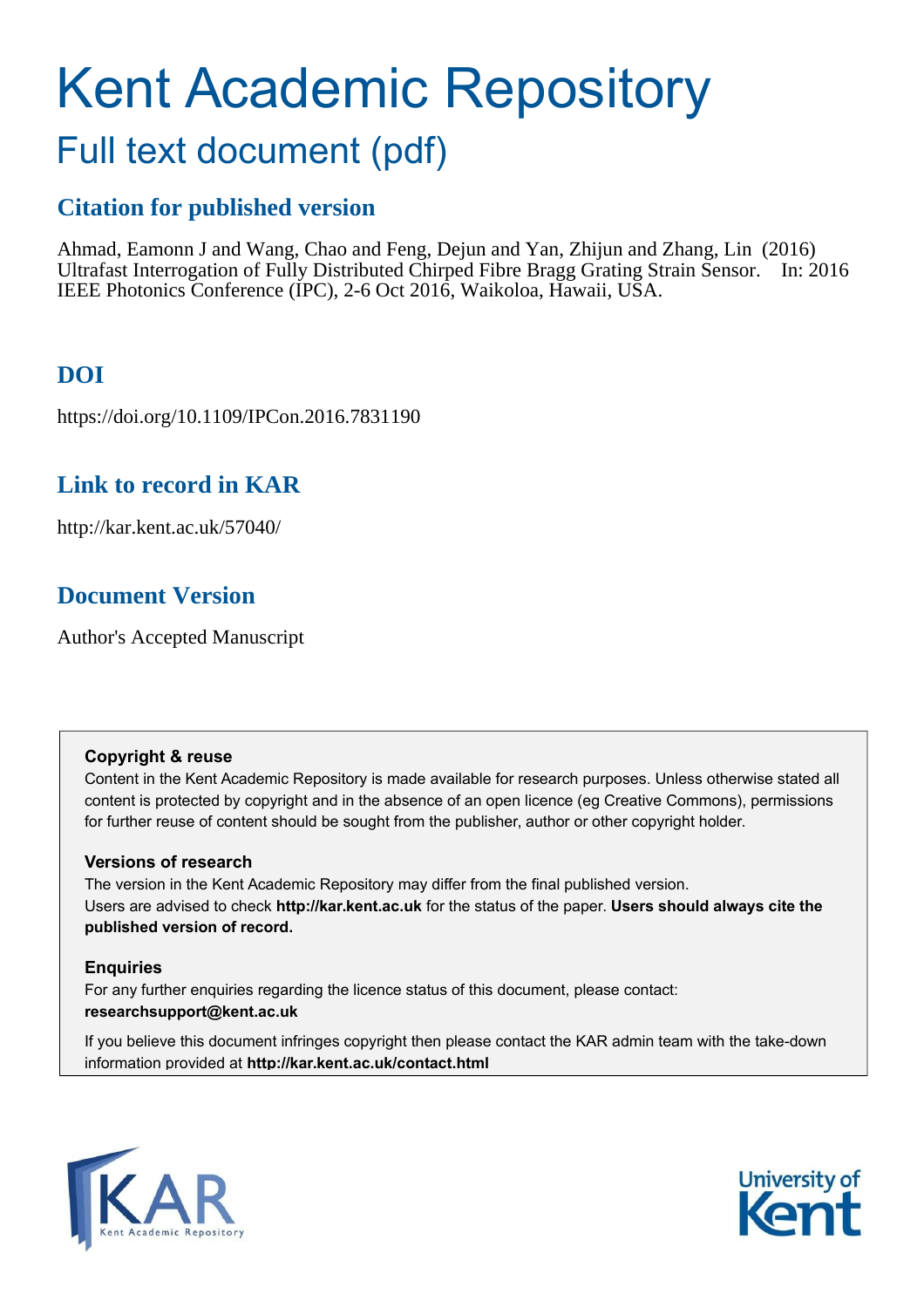## Ultrafast Interrogation of Fully Distributed Chirped Fibre Bragg Grating Strain Sensor

Eamonn J Ahmad<sup>1</sup>, Chao Wang<sup>1,\*</sup>, Dejun Feng<sup>1,2</sup>, Zhijun Yan<sup>3,4</sup>, and Lin Zhang<sup>3</sup>

<sup>1</sup>School of Engineering and Digital Arts, University of Kent, Canterbury CT2 7NT, United Kingdom <sup>2</sup>School of Information Science and Engineering, Shandong University, Jinan 250100, China

<sup>3</sup>Aston Institute of Photonic Technologies, Aston University, Birmingham B4 7ET, United Kingdom

<sup>4</sup>State Key Laboratory of Transient Optics and Photonics, Xi'an Institute of Optics and Precision Mechanics, Chinese Academy of

Sciences, Xi'an 710119, China

\*E-mail: c.wang@kent.ac.uk

Abstract-A novel ultrafast and high spatial-resolution **interrogation method for fully distributed chirped fibre Bragg grating sensors based on photonic time-stretch frequency-domain reflectometry is presented. Real-time interrogation at measurement speed of 50 MHz with a spatial resolution of 35 µm was experimentally demonstrated.** 

#### I. INTRODUCTION

The superior sensing capability of optical fibre Bragg grating (FBG) sensors has been extensively exploited [1] thanks to their many advantages as compared to conventional electromagnetic sensors, such as electromagnetic immunity, higher sensitivity and small size enabling multiplexing capability to obtain quasi distributed and multi point sensing. Interrogation of FBG sensors translates the Bragg wavelength shift to the applied strain and temperature change. Microwave photonic techniques employed for interrogating FBG sensors to obtain ultra-high speed and enhanced resolution measurements offers a promising solution to detecting extremely fine changes in strain at very high sensitivity [2]. For example, a real-time spectroscopy approach has enabled ultrafast and ultrahighresolution interrogation of FBG sensors with a speed of tens of MHz and a sub-pm wavelength resolution has been demonstrated [3]. However, most ultrafast interrogation techniques fall short in fully-distributed sensing: they only measure the average value of strain or temperature over the length of the FBG sensor.

In this work, we propose a novel ultrafast and high spatialresolution interrogation method for fully-distributed chirped FBG sensors based on photonic time stretch frequency-domain reflectometry. A proof-of-concept experiment demonstrating the ability of interrogating fully-distributed chirped FBG strain sensors was conducted, achieving a measurement speed of 50 MHz and a spatial resolution as high as 35  $\mu$ m.

#### II. PRINCIPLE

A chirped fibre Bragg grating (CFBG) is a perfect candidate for fully-distributed strain sensor over short gauge length, as the Bragg wavelength  $\lambda_B$  is a function of distance along the grating [4]. A change in local strain  $\varepsilon(z)$  modifies the specific Bragg wavelength at the local position z,

$$
\Delta \lambda_B(z) = \lambda_B(z)(1 - \rho_e)\varepsilon(z) \tag{1}
$$



where  $\rho_e$  is the strain-optic coefficient of the optical fibre.

Fig. 1. Fully-distributed CFBG interrogation scheme based on photonic timestretch frequency-domain reflectometry. Inset: the measured initial temporal interference pattern when no stain is applied.

In order to interrogate the distributed Bragg wavelength change, a Michelson interferometer structure is constructed using two identical CFBGs, as shown in Fig. 1. One CFBG serves as the sensor grating subjected to applied strain, and the other is the reference grating free from any strain. Optical interference is obtained with its free spectral range (FSR) determined by the initial optical path difference or time delay between the two arms. A photonic time-stretch frequencydomain reflectometry is then formed when a coherent ultrashort pulsed laser and dispersive fibres are used [3]. A temporal interference pattern is obtained thanks to dispersioninduced wavelength-to-time mapping, also known as dispersive Fourier transform [5]. Therefore, fully distributed or local strain along the CFBG sensor can be measured from the instantaneous RF frequency of the temporal interference pattern due to the unique one-to-one mapping relation between spatial position, wavelength and time.

$$
\Delta f_m(t) = \frac{1}{\ddot{\Phi}} \left( \frac{2 \lambda_B(z)}{C} \frac{n_{\text{eff}}}{c} \right) (1 - \rho_e) \mathcal{E}(z) \Bigg|_{t = \left( \frac{2 n_{\text{eff}}}{c} + \frac{\ddot{\Phi} c}{\lambda_a^2} C \right) z} \tag{2}
$$

This work is supported by EU FP7 Marie Curie Career Integration Grant (631883) and the Royal Society Research Grants (RG150036).